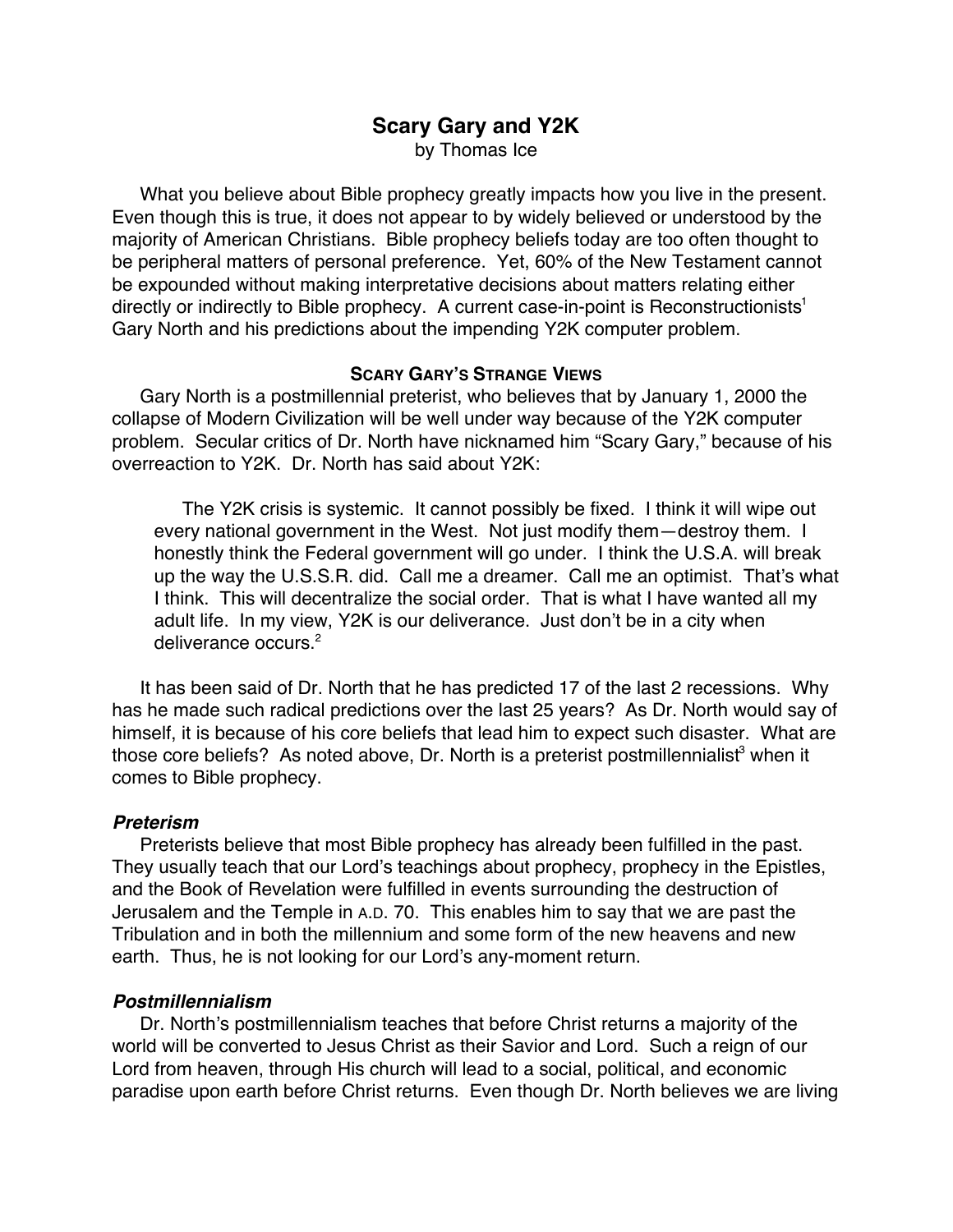in the kingdom now, he divides it into two phases: 1) the present phase where the church is advancing through evangelism and social involvement leading to the defeat of Christ's enemies. 2) The millennial phase where the church has conquered her enemies and thus enjoys a long reign of victory before Christ returns to earth to end history.

### **Cycles of Judgment**

Dr. North has taught that God periodically judges civilization as a means to advancing His kingdom toward the millennial phase. A model of this Divine operation, according to Dr. North, would be the fall of the Roman Empire during the Early Mediaeval era. He teaches that because of this crisis, the decentralization of society occurred, being replaced by the rise of feudalism. Feudal society provides a model for decentralization of governing authority, as opposed to the centralization of earlier Rome. These periodic judgments, Dr. North contends, are the application and outworking of the curses of Deuteronomy 28 and Leviticus 26. Never mind that these are specifically stated in their contexts to be for Israel. Some how he applies them to modern Gentile nations. Thus, modern society, according to Dr. North, is on the verge of a similar cycle of God's judgment. Thus, out of the rubble of the impending collapse of modern civilization, Dr. North believes that the remnant of Christians will provide leadership that the world will follow.

### **A.D. 2000**

Postmillennialists are divided into two camps when it comes to how the progress of the millennium will be realized. Most are probably gradualists, who believe that the kingdom advances slowly, over thousands of years. Dr. North is one who believes the kingdom advances through cataclysmic events such as revivals and judgments. Thus, Dr. North thinks the kingdom will reach the millennial state in a matter of years, by the year 2000 or 2010 at the latest. Dr. North believes in the "Septa-Millennial Theory,"4 which teaches that the year 2000 will be the sixth thousandth year of history, thus time for the 1000 year reign of Christ's millennium. Dr. North spells out why he expects Christians to be in control of planet earth by the year 2000, 2010 at the latest in a 1985 article entitled "The Sabbath Millennium."<sup>5</sup> It is not too surprising to see why, with the above set of prophetic beliefs, that Dr. North has jumped upon the Y2K bandwagon.

### **SCARY GARY'S TRACK RECORD**

For about the last 25 years Gary North has been predicting the collapse of Western Civilization that would be brought on by various contemporary events at the time of Dr. North's predictions. Some of the predictions that I can recall Dr. North making include the following:

Nixon's wage and price controls

The inflation of the late 1970s under the Carter Administration

Reaganomics in the early 1980s

Nuclear war during the 1980s

The AIDS epidemic which would kill tens of millions by the year 2000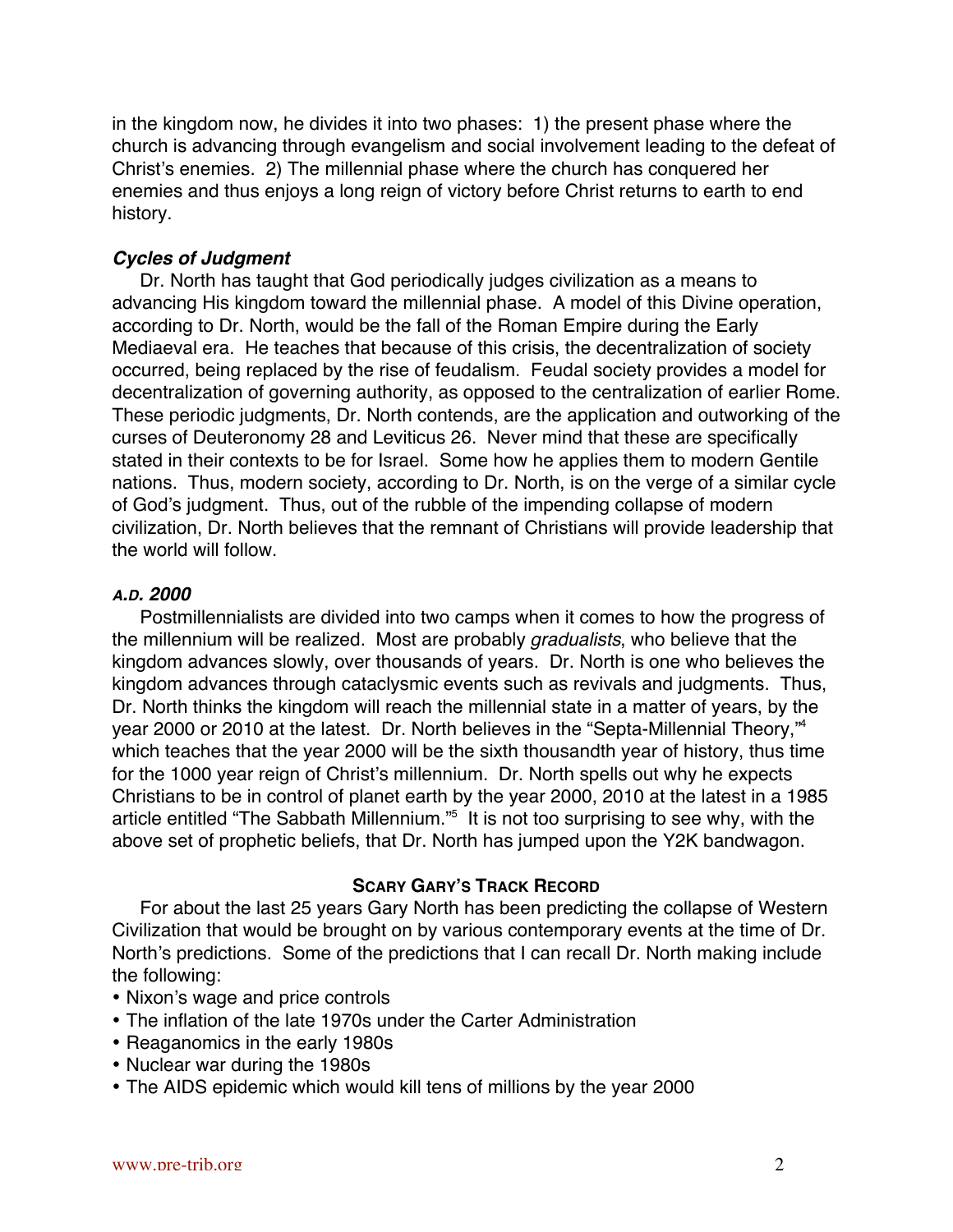Now, he predicts that Y2K will result in 1.5 billion death worldwide, starting any day now.

When the above is combined with Dr. North's rhetoric about his functioning as a biblical prophet and those who refuse to listen to what he is saying will experience God's judgment if they refuse to prepare for the Y2K disaster, it is a message that leaves no room for alternate views.<sup>6</sup> Dr. North usually equates his pronouncements with God's will. In other words, not following Dr. North's advice is the same as disobeying God's Word. Yet, unlike God's Word which has a 100% fulfillment of its predictions, Gary North is batting around .000. His Y2K predictions, I predict, will be no different than his previous swings and misses.

#### **GLASS HOUSES**

There is a saying that those living in glass houses should not throw stones. It is probably fair to say that there has not been a greater critic of those who teach the literal and future fulfillment of Bible prophecy, the view of Dr. LaHaye and myself, than Gary North. Specifically he has on many occasions said that our views of prophecy are so pessimistic that he labels us "pessimillennialists." Yet Dr. North claims to be an optimillennialist because he is postmillennial. However, no one spews out more doom and gloom per square foot than Dr. North. Because of his extreme Y2K predictions he has received the nickname of "Scary Gary" from his secular critics. Don't they know that Dr. North is an optimist? Apparently they go by what they read and not on the basis of one's theoretical beliefs. Shouldn't an optimist actually exhibit optimism?

In fact, our premillennialism is extremely optimist in that we believe that one day Jesus Christ will return to planet earth and will rule personally for a thousand years from Jerusalem. This will be the apex of history. We hope this will happen very soon.

#### **IMPLICATIONS**

Many within the evangelical community have bought into Gary North's spin about Y2K, without having a clue as to where he is coming from. It is clear that Dr. North's extreme position on this issue is not based upon responsible information, instead it is derived from his belief that something big had to happen in or around A.D. 2000 for the vindication of his personal views of prophecy. It won't happen. The Y2K problem is being fixed. Western Civilization will continue down the same road next year that it is on today. No doubt we are all deserving of God's judgment, but that will not happen until after the rapture of the church, during the Tribulation. Yet, many Christians have bought into the Gary North spin on Y2K.

Gary North was the first conservative Christian out there pushing his interpretation about Y2K. As a result, early on, many evangelicals were influenced by his misinformation and speculation, not realizing the role being played by Dr. North's preterist postmillennialism. Thus, many have adopted much of Dr. North's thought, including his postmillennial implications, in their zeal to try to tie Y2K into Bible prophecy. Frankly, I am more concerned about J2C (Jesus' Second Coming) than Y2K. The rapture, that Gary North does not believe in, will cause much more panic than could ever be imagined, even by Dr. North.